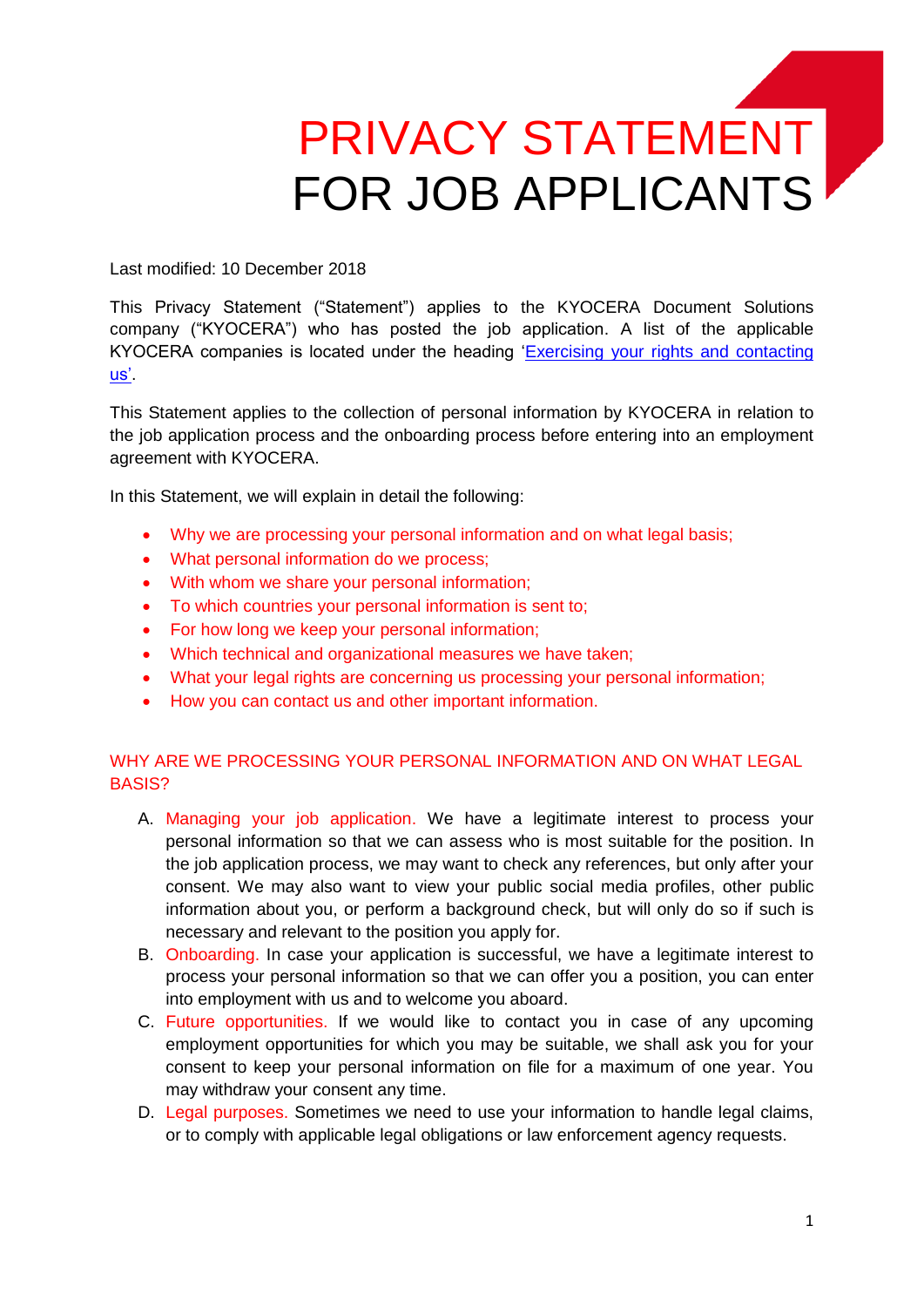We have made a careful assessment of your fundamental rights and freedoms and our legitimate business interests and are continuously monitoring the balance. Should you however wish to object to the processing of your personal information based on our legitimate business interest, please see the section 'Your rights' below.

#### <span id="page-1-0"></span>WHAT PERSONAL INFORMATION DO WE PROCESS?

Other than the information that you have supplied us with, we may process the following personal information about you:

- Character and/or performance information from referees;
- Background check information from public authorities:
- Pre-employment assessment information from assessment service providers;
- Personal information from the public section of your social media account(s), or other public information about you;

# WHO ARE WE SHARING YOUR PERSONAL INFORMATION WITH?

Your personal information shall only be shared with:

- Relevant KYOCERA employees who are involved in the job application process, this includes members of HR, interviewers involved in the job application process, managers in the business area of the application, potential internal clients and IT staff.
- Your former employer(s) as referees, or other referees, but only after your consent;
- An assessment service provider in case a pre-employment assessment would be part of the application process;
- Public authorities for an employment background check in case the job application would be successful;
- Other KYOCERA group companies, such as KYOCERA Document Solutions Inc. (Japan) in case the job application would be successful for the purpose of internal approval;
- To the extent we are required by law, regulation or court order to disclose your personal information, we may have to share your personal information in compliance with that law, regulation, or court order.

# <span id="page-1-1"></span>INTERNATIONAL TRANSFERS

Where we transfer (see above to whom we are sharing your personal information with) your personal information to a country that does not provide an adequate level of protection by domestic law according to the European Commission, we have ensured this adequate level of protection by agreeing on additional appropriate safeguards with that group company or third party through the Standard Data Protection Clauses adopted by the European Commission. A list of countries that have ensured an adequate level of protection according to the European Commission can be found [here.](http://ec.europa.eu/justice/data-protection/international-transfers/adequacy/index_en.htm)

Where we use service providers from the US, such US based service provider has registered itself to be on the [EU/US Privacy Shield](https://www.privacyshield.gov/welcome) list and has been self-certified with the US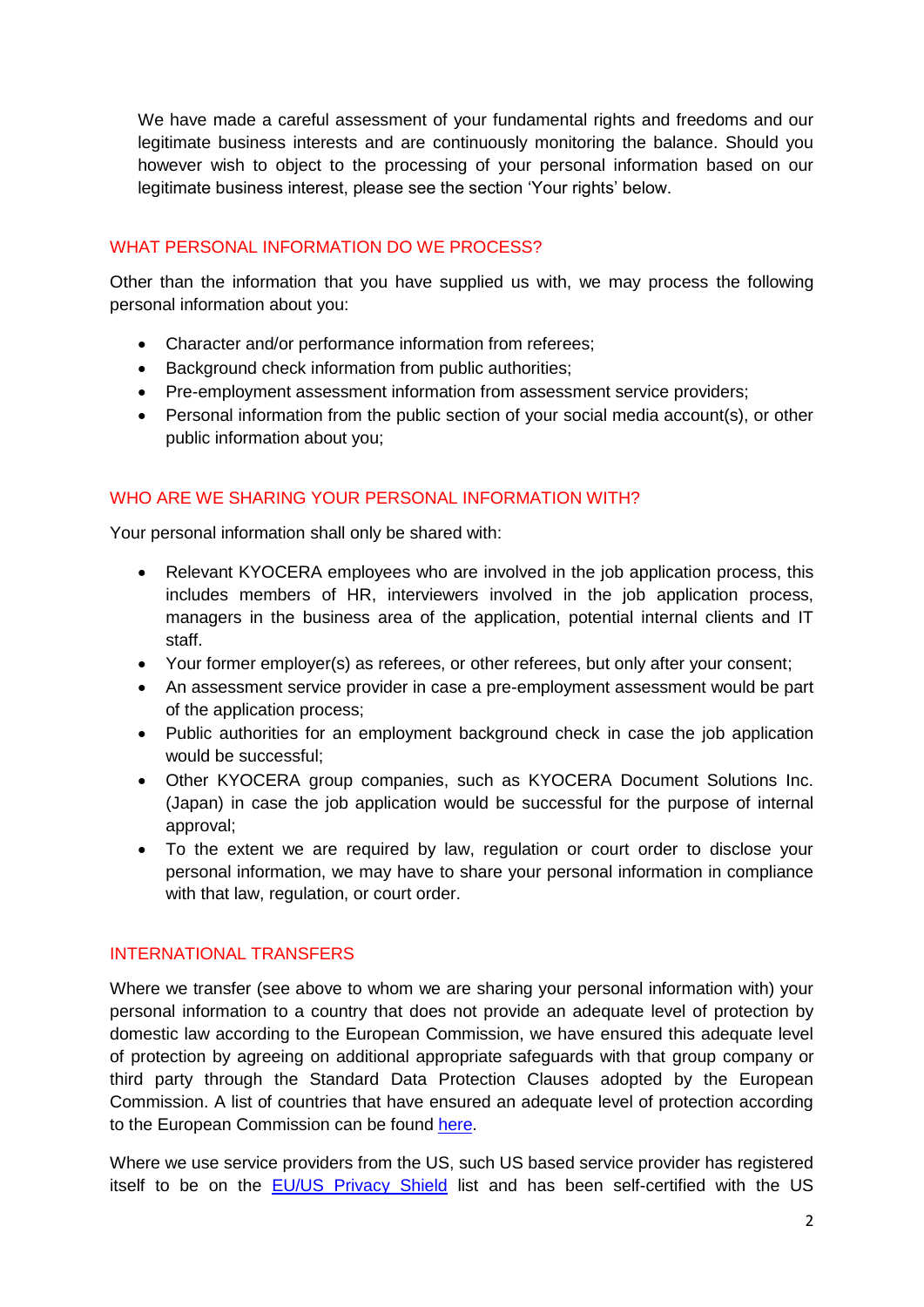Department of Commerce. More information on the European Commission decision on the adequacy of the EU/US Privacy Shield can be found [here.](https://ec.europa.eu/info/law/law-topic/data-protection/data-transfers-outside-eu/eu-us-privacy-shield_en)

Alternatively, we may ask you for your explicit consent to the proposed transfer. You may request a copy of the Standard Data Protection Clauses by sending us an email, motivating your request.

# <span id="page-2-0"></span>FOR HOW LONG DO WE KEEP YOUR PERSONAL INFORMATION?

Where possible, we have set specific retention periods for keeping your personal information. These specific retention periods are stated below, or we shall communicate these to you at or before we start processing your personal information.

Where it is not possible for us to use set retention periods, we have stated below the criteria that we use to determine the retention periods.

#### Specific retention periods

Purpose (A) Managing your job application. In case the job application is unsuccessful, we shall keep your personal information for a maximum of four weeks after the job application process has ended.

Purpose (B) Onboarding. In case the job application is successful and we can welcome you aboard, we shall store your personal information in our personnel files, which we shall keep in accordance with our company's data protection policy retention times.

Purpose (C) Future opportunities In case you consent to us keeping your personal information for future opportunities, we shall keep your personal information for a maximum of one year after the job application process has ended.

# Criteria for determining retention periods

In any other circumstances, we use the following criteria to determine the applicable retention period:

- The assessment of your fundamental rights and freedoms;
- The purpose(s) of processing your personal information. We shall not keep your personal information longer than is necessary for the purpose(s) we collected it for.
- Any relevant industry practices or codes of conduct on keeping personal information;
- The level of risk and cost associated with keeping your personal information (accurate and up-to-date);
- Whether we have a valid lawful basis to keep your personal information;
- The nature, scope and context of processing of your personal information and our relationship with you.
- Any other relevant circumstances that may apply.

In any case, we shall keep your personal information in compliance with applicable legal requirements and we make periodical reviews of the personal information we hold.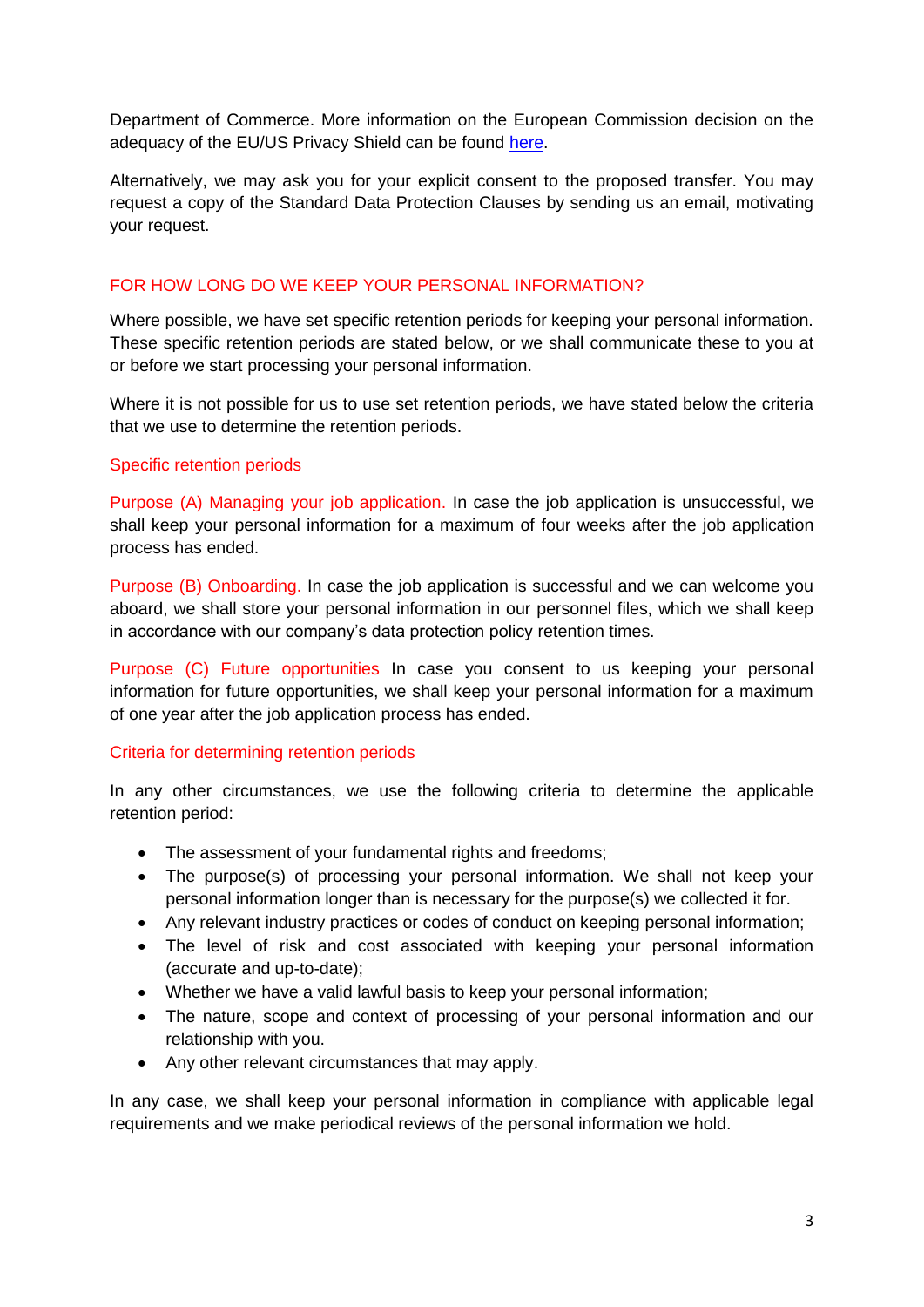#### <span id="page-3-0"></span>WHICH TECHNICAL AND ORGANIZATIONAL MEASURES WE HAVE TAKEN

We take the security of your personal information very seriously and take all reasonable efforts to protect your personal information from loss, misuse, theft, unauthorized access, disclosure or modification.

#### <span id="page-3-1"></span>YOUR RIGHTS

You have certain legal rights that we wish to inform you of.

Access. You have the right to be informed on whether we process your personal information or not and to related information on that processing.

Rectification. You have the right to have your personal information rectified or completed by us without undue delay. If you have set up an account with us, you have the possibility to rectify or complete your personal information yourself.

Right to be forgotten. You have the right to have your personal information erased by us without undue delay. This right is limited to specific grounds, for example if you have withdrawn your consent, or if you object and there are no overriding legitimate grounds for us to maintain the processing. If you have an account with us, in many instances you have the option to erase your account yourself, in which case all your personal information is permanently deleted.

Restriction of processing. You have the right to request that we restrict the processing of your personal information based on specific grounds. These are (1) the time for us to verify the accuracy of your personal information on your request; (2) instead of erasure of unlawful processing, you request restriction of use instead; (3) you need personal information in legal proceedings; or (4) we are verifying whether our legitimate grounds override your objection to the processing.

Right to object. You have the right to object at any time to our processing of your personal information if such processing is (1) based on our legitimate interest (including us making a profile of you based on your consent); (2) for direct marketing purposes; or (3) necessary for the performance of a task carried out in the public interest or exercise of official authority vested in us. We shall cease to process your personal information based on your objection, unless we demonstrate compelling legitimate grounds overriding your interests, rights and freedoms or if we need your personal information in legal proceedings.

Data portability. We are required to inform you of your right to receive your personal information from us so that you can transmit that personal information to another service provider. For KFS that means that at your request we shall supply you with your personal information related to your user account. It does not include any device data, including data that was transmitted to us in a log file.

Consent withdrawal. If you have supplied us with your personal information based on your consent, you have the right to withdraw such consent at any time. You may do so by unsubscribing from the service that you have subscribed to if applicable. You may also do so by sending us an email to the applicable privacy email address as stated below. We shall then permanently remove your personal information from our database.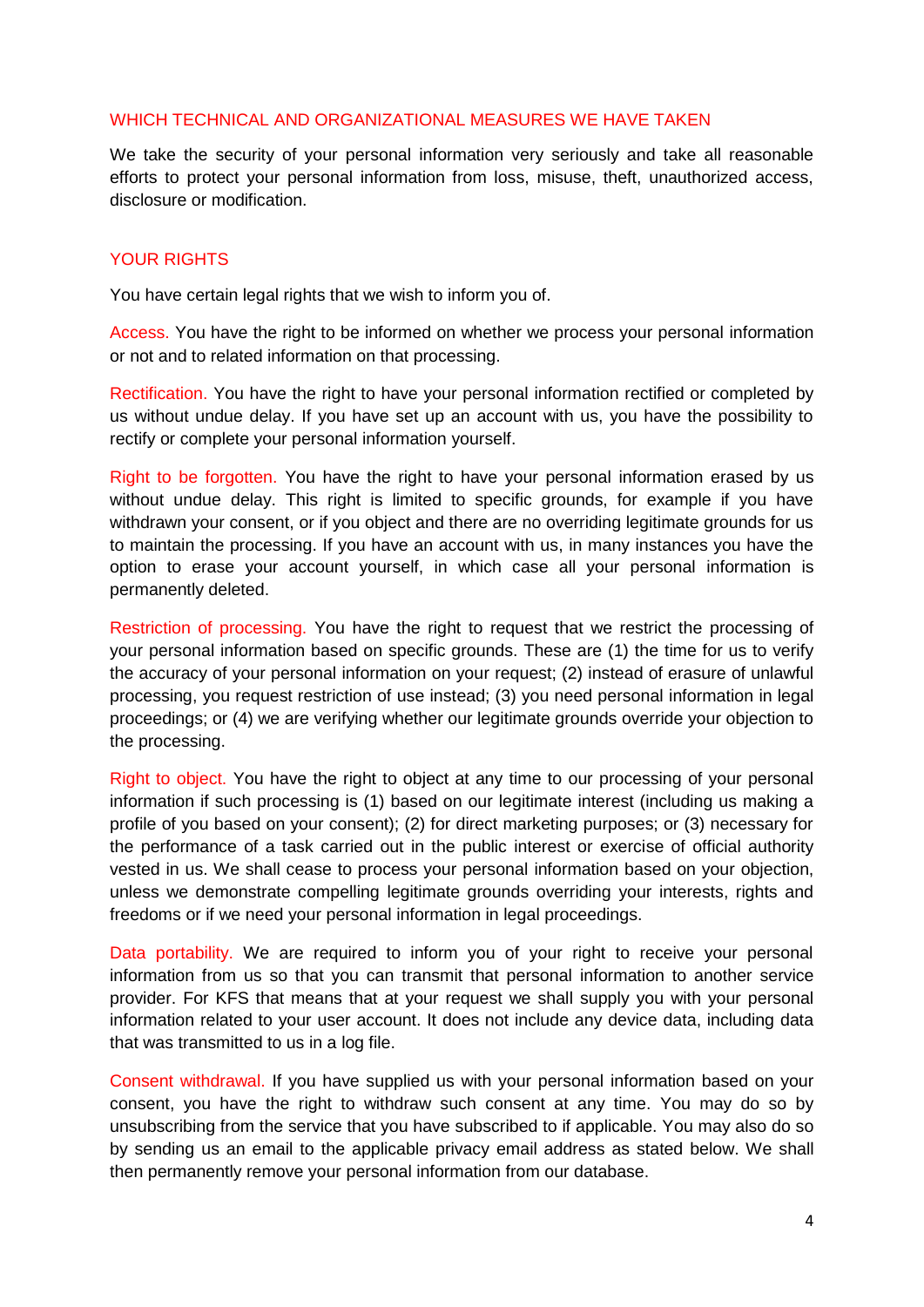Lodging a complaint. You have the right to lodge a complaint with a supervisory authority, in particular in the country of your residence, about our processing of your personal information. You can find a complete list of supervisory authorities [here.](https://ec.europa.eu/info/law/law-topic/data-protection/data-protection-eu_en#dataprotectionauthorities)

# <span id="page-4-0"></span>EXERCISING YOUR RIGHTS AND CONTACTING US

At KYOCERA Document Solutions we have a network of privacy professionals available, including Data Protection Officers, to assist you with your queries. If you wish to exercise any of your rights, or you have a question about this document, please contact us via email, or send us a letter to the applicable KYOCERA Document Solutions company in the list below. If your country is not listed, please contact our group Data Protection Officer:

KYOCERA Document Solutions Europe B.V. Attn.: Data Protection Officer Bloemlaan 4 2132 NP Hoofddorp The Netherlands e: [privacy@deu.kyocera.com](mailto:privacy@deu.kyocera.com)

| België/Belgique/Belgien                       | Ceska Republica                                    |
|-----------------------------------------------|----------------------------------------------------|
| KYOCERA Document Solutions Belgium N.V.       | KYOCERA Document Solutions Czech, s.r.o.           |
| Attn.: Data Protection Officer                | Attn.: Data Protection Officer                     |
| Sint-Martinusweg 199-201                      | Harfa Office Park Českomoravská 2420/15            |
| 1930 Zaventem                                 | Praha 9, 190 00                                    |
| e: privacy@dbe.kyocera.com                    | e: privacy@deu.kyocera.com                         |
| <b>Danmark</b>                                | <b>Deutschland</b>                                 |
| <b>KYOCERA Document Solutions Danmark A/S</b> | <b>KYOCERA Document Solutions Deutschland GmbH</b> |
| Attn.: Data Protection Officer                | Attn.: Data Protection Officer                     |
| Eljby Industrivej 60                          | Otto Hahnstrasse 12                                |
| 2600 Glostrup                                 | 40670 Meerbusch                                    |
| e: privacy@ddk.kyocera.com                    | e: datenschutz@dde.kyocera.com                     |
| <b>España</b>                                 | <b>Finland</b>                                     |
| KYOCERA Document Solutions España SA          | <b>KYOCERA Document Solutions Finland oy</b>       |
| Attn.: Data Protection Officer                | Attn.: Data Protection Officer                     |
| Avenida Manacor 2, Parque Rozas, 28290 Las    | Atomite 5 C, 4 krs                                 |
| Rozas, Madrid                                 | 00370 Helsinki                                     |
| e: privacy@des.kyocera.com                    | e: privacy@dfi.kyocera.com                         |
| <b>France</b>                                 | <b>Italia</b>                                      |
| KYOCERA Document Solutions France S.A.S.      | KYOCERA Document Solutions Italy S.P.A.            |
| Attn.: Data Protection Officer                | Attn.: Data Protection Officer                     |
| Parc Technologique Route de l'Orme            | Via Monfalcone 15                                  |
| 91195 Saint Aubin                             | 20132 Milan                                        |
| e: privacy@dfr.kyocera.com                    | e: privacy@dit.kyocera.com                         |
| <b>Nederland</b>                              | Österreich                                         |
| KYOCERA Document Solutions Nederland B.V.     | <b>KYOCERA Document Solutions Austria GmbH</b>     |
| Attn.: Data Protection Officer                | Attn.: Data Protection Officer                     |
| Beechavenue 25                                | Wienerbergstrasse 11                               |
| 1119 RA Schiphol-Rijk                         | Turm A, 18. OG, 1100, Vienna                       |
| e: privacy@dnl.kyocera.com                    | e: privacy@dat.kyocera.com                         |